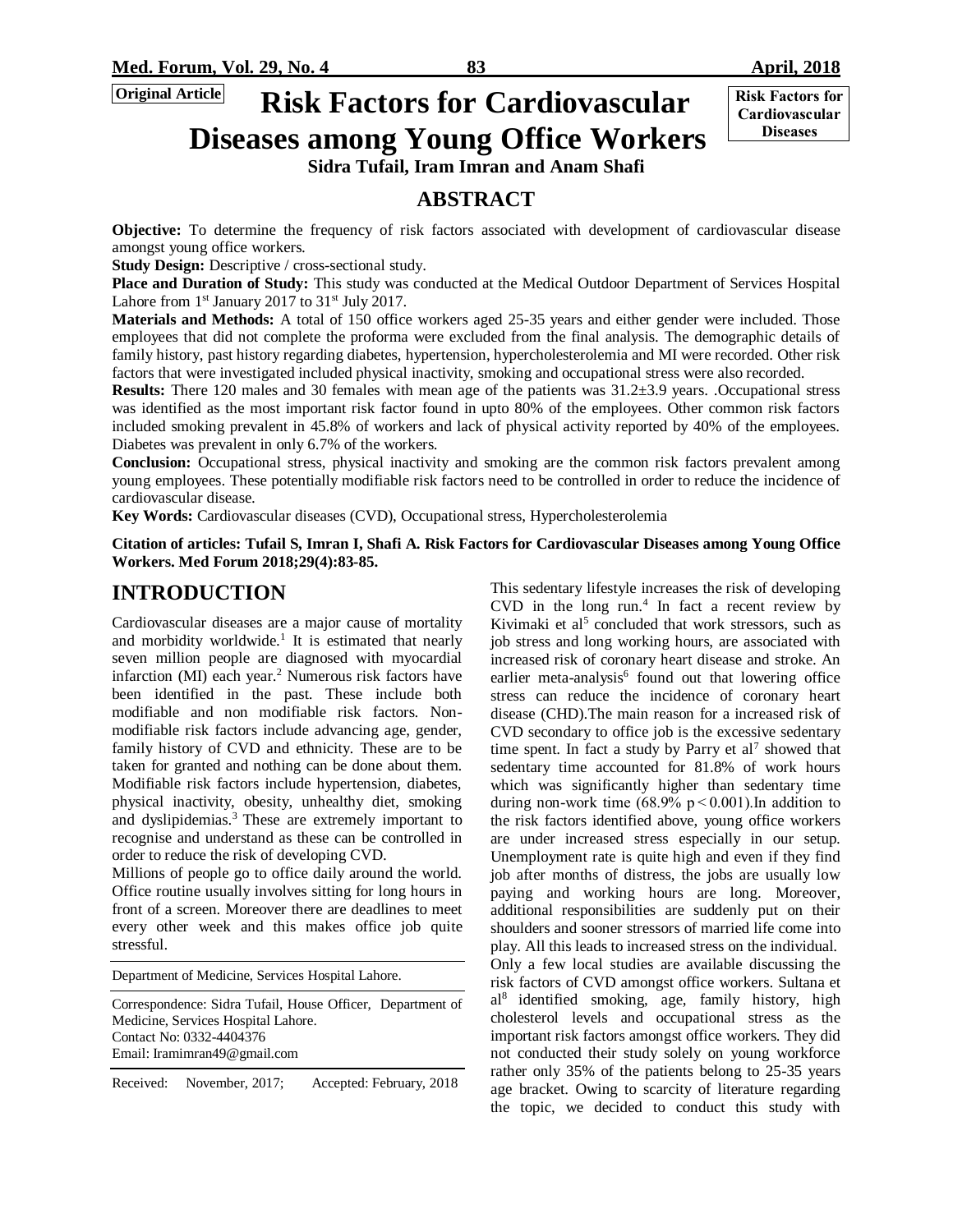#### **Med. Forum, Vol. 29, No. 4 84 April, 2018**

objective of determining the frequency of various risk factors associated with CVD amongst young office workers.

### **MATERIALS AND METHODS**

This descriptive cross sectional study was conducted from January 2017 to July 2017 in Medical Outdoor Department of Services Hospital Lahore where all these young office workers visited for these problems. A total of 150 office workers aged 25-35 years and either gender were included. Those employees that did not complete the proforma were excluded from the final analysis. The proforma included demographic details, family history, past history regarding diabetes, hypertension, hypercholesterolemia and MI. Other risk factors that investigated and included physical inactivity, smoking and occupational stress. Smokers were operationally defined as those that even smoke a single cigarette per day. Those who had never smoked or had quit smoking ≥5 years ago were classified as non-smokers.

SPSS version 21.0 was used to analyze data. Mean and standard deviation was calculated for all quantitative variables like age etc. Frequency and percentage was calculated for all qualitative variables like gender and the various risk factors etc. Data was represented as bar graphs and pie charts.

## **RESULTS**

There were 120 males (80%) and 30 females (20%). Occupational stress was identified as the most important risk factor found in upto 80% of the employees. Half of the patients reported moderate stress whereas extreme stress was found in approximately 16.7% of the workers (Table 1). Mean age of the patients was  $31.2\pm3.9$  years.12% of the office workers were found to be obese with a BMI of 30 or above while 40% were found to be overweight (BMI =  $25$ -29.9).

**Table No.1: Demographic information of the patients**

| <b>Variable</b>            | No. | $\frac{0}{0}$ |  |  |
|----------------------------|-----|---------------|--|--|
| Gender                     |     |               |  |  |
| Male                       | 30  | 20.0          |  |  |
| Female                     | 120 | 80.0          |  |  |
| <b>Occupational stress</b> |     |               |  |  |
| Extreme stress             | 25  | 16.7          |  |  |
| Moderate                   | 75  | 50.0          |  |  |
| stress                     |     |               |  |  |
| Mild stress                | 20  | 13.3          |  |  |
| No stress                  | 30  | 20.0          |  |  |

Other common risk factors included smoking prevalent in 45.4% of workers and lack of physical activity reported by 40% of the employees. Diabetes was prevalent in only 6.7% of the workers (Table 2).

| radio russi rush factors for carufovascular ulstast |     |               |  |
|-----------------------------------------------------|-----|---------------|--|
| <b>Risk factor</b>                                  | No. | $\frac{6}{9}$ |  |
| Occupational stress                                 | 120 | 80.0          |  |
| Physical activity                                   | 60  | 40.0          |  |
| Smoking                                             | 68  | 45.4          |  |
| Family history of CVD                               | 35  | 23.3          |  |
| Diabetes                                            | 10  | 6.7           |  |
| Hypertension                                        | 25  | 16.7          |  |
| Hypercholesterolemia                                | 30  | 20            |  |

## **DISCUSSION**

Cardiovascular diseases are responsible for millions of deaths each year around the globe. In 2013 alone, more than 17 million people died as a result of various cardiovascular diseases.<sup>9</sup> Modern life is becoming increasingly stressful with little room for healthy activities such as exercise. As young people are emotionally vulnerable, they are more prone to develop anxiety and stress.<sup>10</sup> Stress triggers the person to start smoking.<sup>11</sup> All this eventually translates into increased risk of developing CVD.

We conducted this study with the aim of elucidating the various risk factors associated with CVD prevalent among young employees. Unlike us, Sultana et al<sup>7</sup> conducted their survey amongst office workers in general irrespective of a particular age bracket. This could account for the variation in trends observed by us. We identified occupational stress as the commonest risk factor prevalent in upto 80% of the employees. This was consistent with the findings of Sultana et al<sup>7</sup> who found out that occupational stress was present in 85% of the employees. Upto 50% of employees in our study had moderate degree of stress with only a small minority having mild stress (13.3%). In contrast, majority of employees in Sultana et al's<sup>7</sup> study had mild stress (37%).This could be due to fact that that young people are much more emotionally vulnerable.<sup>12,13</sup> Smoking was recognized as a risk factor in 45.8% of the cases in our study whereas only 19% of employees were smokers in Sultana et al's<sup>8</sup> study. This was also higher compared to a survey amongst healthcare professionals that showed smoking to be prevalent in 29% of the study population.<sup>14</sup> Diabetes, hypertension and hypercholesterolemia was reported in only 6.7%, 16.7% and 20% of the employees respectively. We observed a male to female ratio of 4:1 which was in line with the male predominance observed by Sultana et al. We only included patients aged 25-35 years as other age groups were beyond the scope of our study.

There were certain limitations to our study. Effect modifiers and confounders (gender, degree of stress) were not controlled. Ideally they should have been controlled via stratification and post stratification chi square test applied. Secondly, we used a non probability consecutive sampling technique. Lastly but most importantly our study was conducted amongst those office workers who for some reason visited the hospital